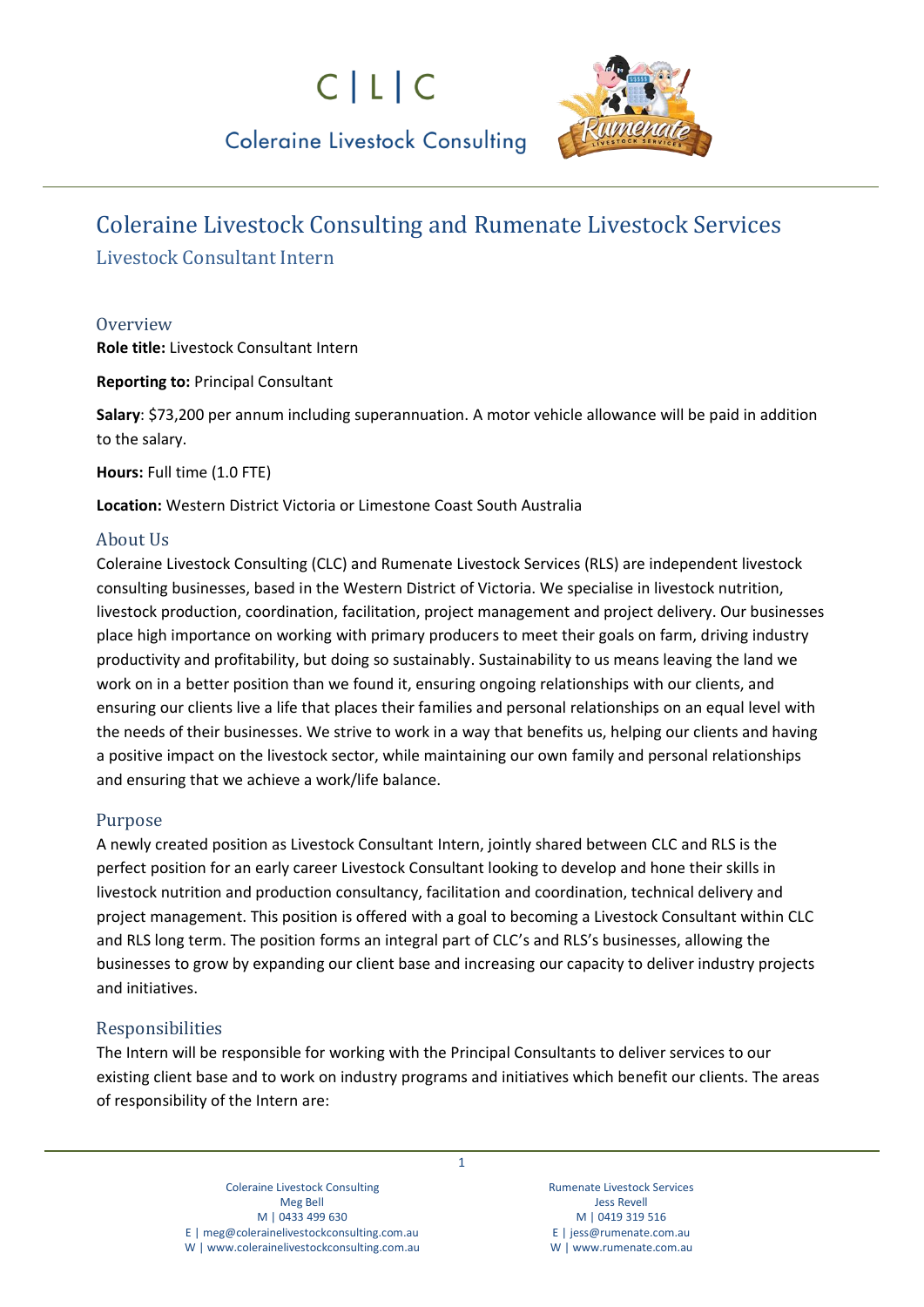# $C|L|C$



# **Coleraine Livestock Consulting**

#### One-on-One Farm Consulting

The Intern will be required to assist with and learn from the Principal Consultants to deliver one-on-one farm consults, with a goal of developing skills to enable the Intern to perform consults by themselves. Consults require in depth technical knowledge and skills around livestock nutrition and health, including ration formulation, pasture management, animal health treatments and productivity goals. The Intern will be required to assist with providing recommendations to clients, writing reports, communicate with clients and other industry experts in person, on the phone and via email.

#### Coordination and Facilitation

The Intern will be required to assist with and learn from the Principal Consultants to coordinate and facilitate discussion groups, with the goal of developing skills to enable the Intern to coordinate and facilitate groups by themselves. Coordination and facilitation require some technical knowledge of livestock production systems, however skills in facilitating groups to promote discussion and peer-topeer learning amongst group members are also required. The Intern will be expected to learn from each of the Principal Consultants to develop these skills and to develop their own coordination and facilitation style.

#### Technical Content Delivery

The Intern will be required to assist with and learn from the Principal Consultants to deliver technical content in a public setting, with the goal of developing skills to enable the Intern to deliver technical content and speak in public by themselves. Technical content delivery requires in depth technical knowledge in the content being delivered, and the Intern will be expected to have a background in and to learn from the Principal Consultants in the areas of livestock nutrition and production. The Intern will be required to develop their skills in presenting information, including developing slides and other resources to assist with delivery.

#### Project Management and Delivery

The Intern will be required to assist with and learn from the Principal Consultants to manage and deliver projects, with the goal of developing skills to enable the Intern to manage and deliver projects by themselves. Some technical knowledge will be required. The Intern will be required to develop skills in collaboration and communication across a large number of organisations in the livestock sector as well as forming relationships with primary producers, develop skills in project application and report writing, and managing people for the purpose of project delivery.

> Coleraine Livestock Consulting Meg Bell M | 0433 499 630 E | [meg@colerainelivestockconsulting.com.au](mailto:meg@colerainelivestockconsulting.com.au) W [| www.colerainelivestockconsulting.com.au](http://www.colerainelivestockconsulting.com.au/)

Rumenate Livestock Services Jess Revell M | 0419 319 516 E [| jess@rumenate.com.au](mailto:jess@rumenate.com.au) W [| www.rumenate.com.au](http://www.rumenate.com.au/)